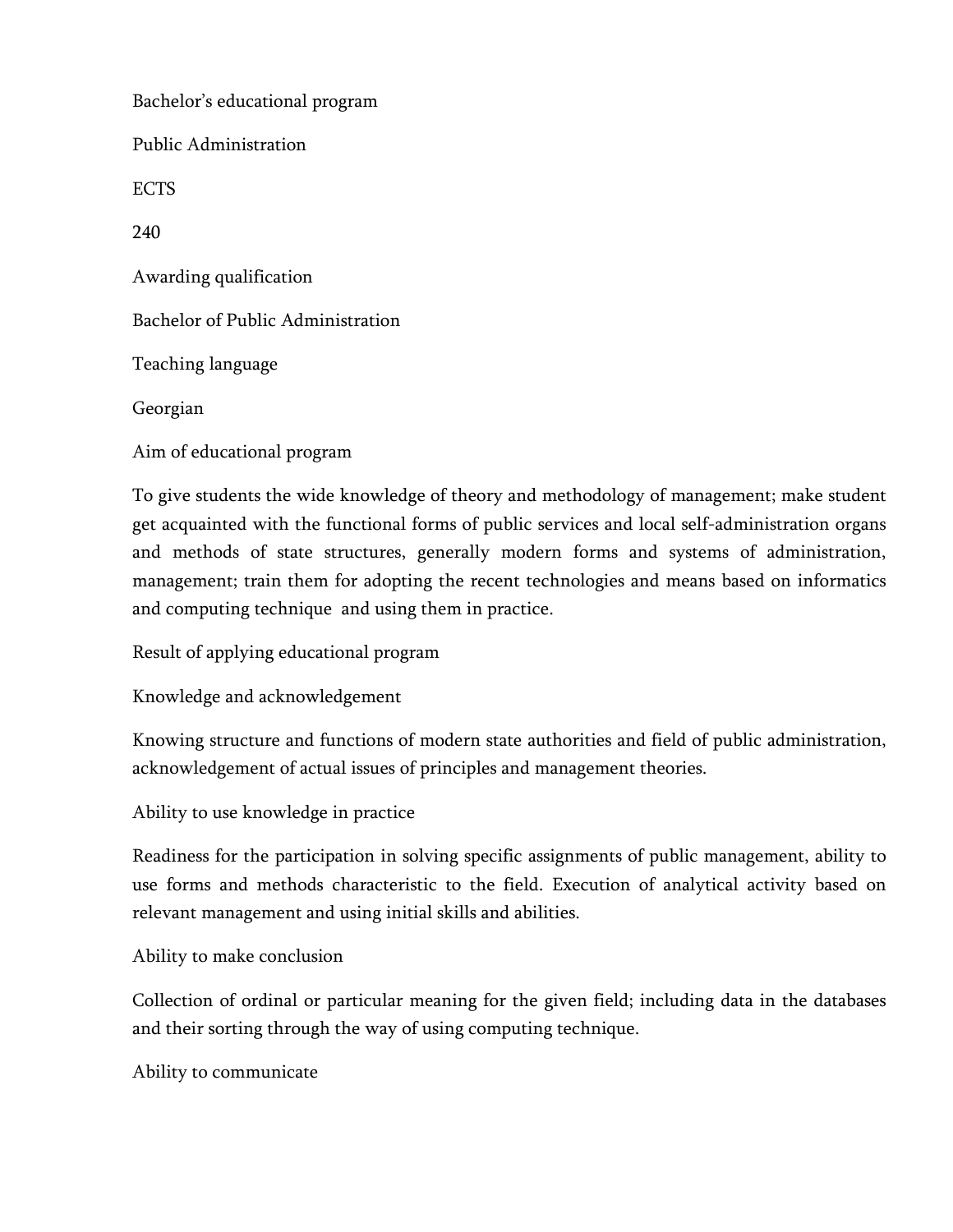Report about the ways of solving problems and challenges faced by organizations; collection of materials for preparing reports, submission of them in written form. Verbal delivery of necessary information to colleagues and society in Georgian and foreign languages. Knowledge and usage of modern information and communication technologies.

#### Ability to learn

Constant care regarding upgrading qualification, planning of further studies and execution.

#### Values

Realization of mankind values, participation in the process of their establishment; developing such abilities in oneself like hard-working, disciplinary, high level of responsibly and professionalism.

The following are the results of accomplishing full cycle (240 credits) of first stage of higher education:

# Knowledge and acknowledgement

Knowledge of structure and functions of modern state authorities and the field of public administration, acknowledgment of actual issues of principles and management theories.

Adopting theoretic aspects of public administration, realization of principles necessary for practice of public serviceman, realization of complex issues of functioning of public service; study of exiting challenges and analysis.

Ability to use knowledge in practice

Readiness for taking part in solving specific assignments of public administration, ability to use forms and methods characteristic to the field.

Modern practical usage of management in public service, commercial and nongovernment sector; preparing the projects and proposals for taking relevant decisions on the basis of indication of head person, documents and instructions of Articles of Association taking place in public service; execution of analytical activities under the relevant management and using initial skills and abilities.

# Ability to draw conclusion

Collection of ordinal or particular meaning for the given field; including data in the databases and their sorting through the way of using computing technique.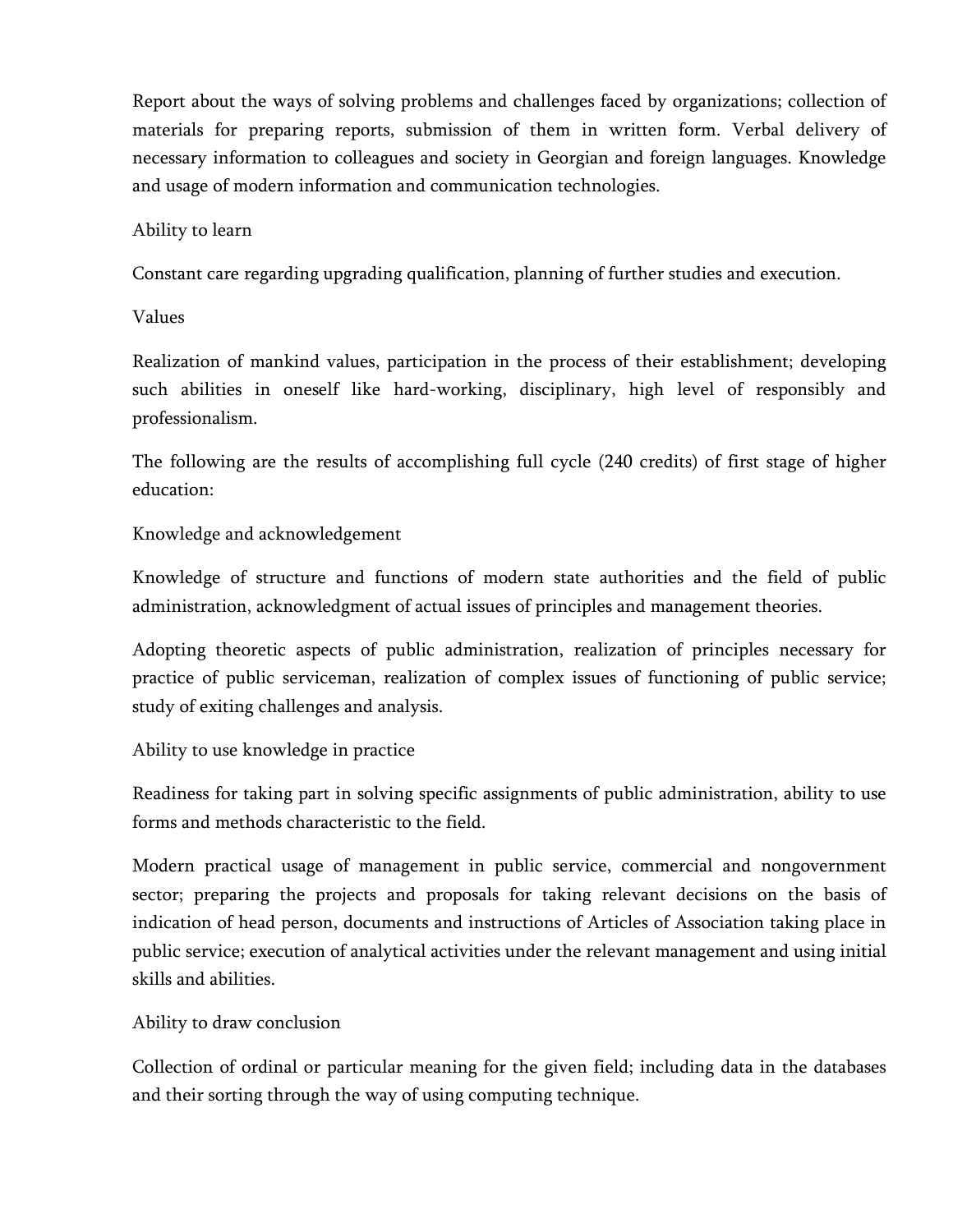Collection of information available throughout the region and specific organization and system analysis; as a result o processing empirical material obtained develop the projects of calendar plans, perspective and strategic ones of organization.

### Ability to communicate

Constant care regarding upgrading qualification, planning of further studies and execution.

For the purpose of enriching professional knowledge and experience, determination of own academic trends; systematic work for upgrading qualification in team format as well as on individual basis; knowledge necessary for wide usage of IT and constant refining of the knowledge towards specific assignments.

#### Values

Realization of mankind values, participation in the process of their establishment; developing such abilities in oneself like hard-working, disciplinary, high level of responsibly and professionalism.

Strife towards establishing the values characteristic to European, democratic society, steadily following professional values and ethic. Respect and defense of norms accepted in ethic and moral. Respect of human as the most important value, taking care of his rights and freedoms.

# Rule for evaluation

Evaluation is made under 100 grade system.

Positive evaluation is following:

- $(A)$  excellent 91% of maximum evaluation and more;
- (B) very good 81-90% of maximum evaluation;
- $(C)$  good 71-80% of maximum evaluation;
- (D) satisfactory 61-70% of maximum evaluation;
- $(E)$  Sufficient 51-60% of maximum evaluation.

Negative evaluation is following:

- (FX) Failed 41-50% of maximum evaluation, which means that student needs more work for passing and is given the right for once more passing additional exam on the basis of independent work.
- (F) Failed 40% of maximum evaluation and less, which means that the work performed by the student is not enough and has to learn the subject again.